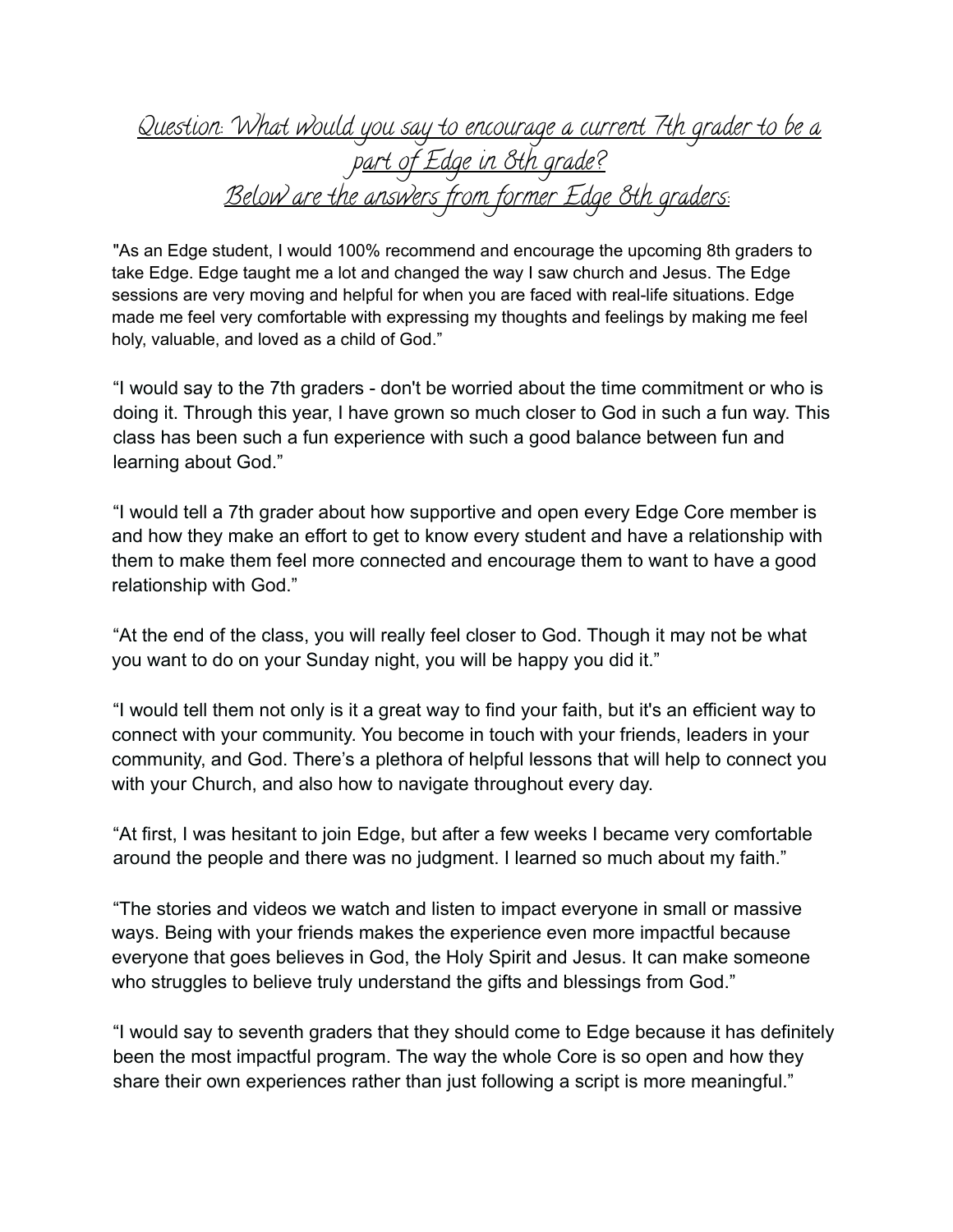"Edge is a fun experience that brings all of us together. It gives us a lot of memories and attention that other faith programs don't have."

"You should go to Edge, pay attention and use these lessons in real life —and say no to distractions."

"I really appreciated being able to come to the Edge sessions every week. It was a nice way to end a stressful or good week, and have a nice start to a new one. It really helped me create a better relationship with the Lord and really uplifted my spirits. It overall created a better life for me and opened up a side of me I didn't know I had. I really enjoyed being close to people who had the same feelings to the Lord like I did. I really appreciate all the well thought out lessons that we learned as they help me create a great relationship with the Lord."

"Edge is not like a traditional CCD, it brings it all into a new light. It introduces it in different ways making memorable moments with God and with the whole Edge team."

"This year at Edge has been incredible. Not only have I greatly improved my faith, but I really enjoyed going to Edge every Sunday. The first time that I came to Edge, I didn't know what to expect. Luckily, the Edge Core was friendly and welcoming. 8th grade Edge is quite different from seventh grade. The biggest change is that it is more personal. Multiple times each session, we break off into our small groups. These people are a mix of eighth graders, high school core members, and adult core members. Throughout the year, we get to know everyone in our group, which makes for very enjoyable, thoughtful, and impactful conversations. Another change is the fact that it takes place on a Sunday. This might affect schedules a little bit, but I believe that it is truly worth it. This year, we have built a strong community with everyone in Edge. This community has strengthened me in many ways, and I am sad that the year is almost over."

"I would tell a 7th grader that the Edge program is completely worth it. Before Edge, I really was not as religious as I should have been. Now I put all my faith in God, and I have experienced some moments that have proven that nothing is impossible with him. I get so much out of all of the lessons because the Core are so engaging, and Edge is such a welcoming community. This program has completely changed me."

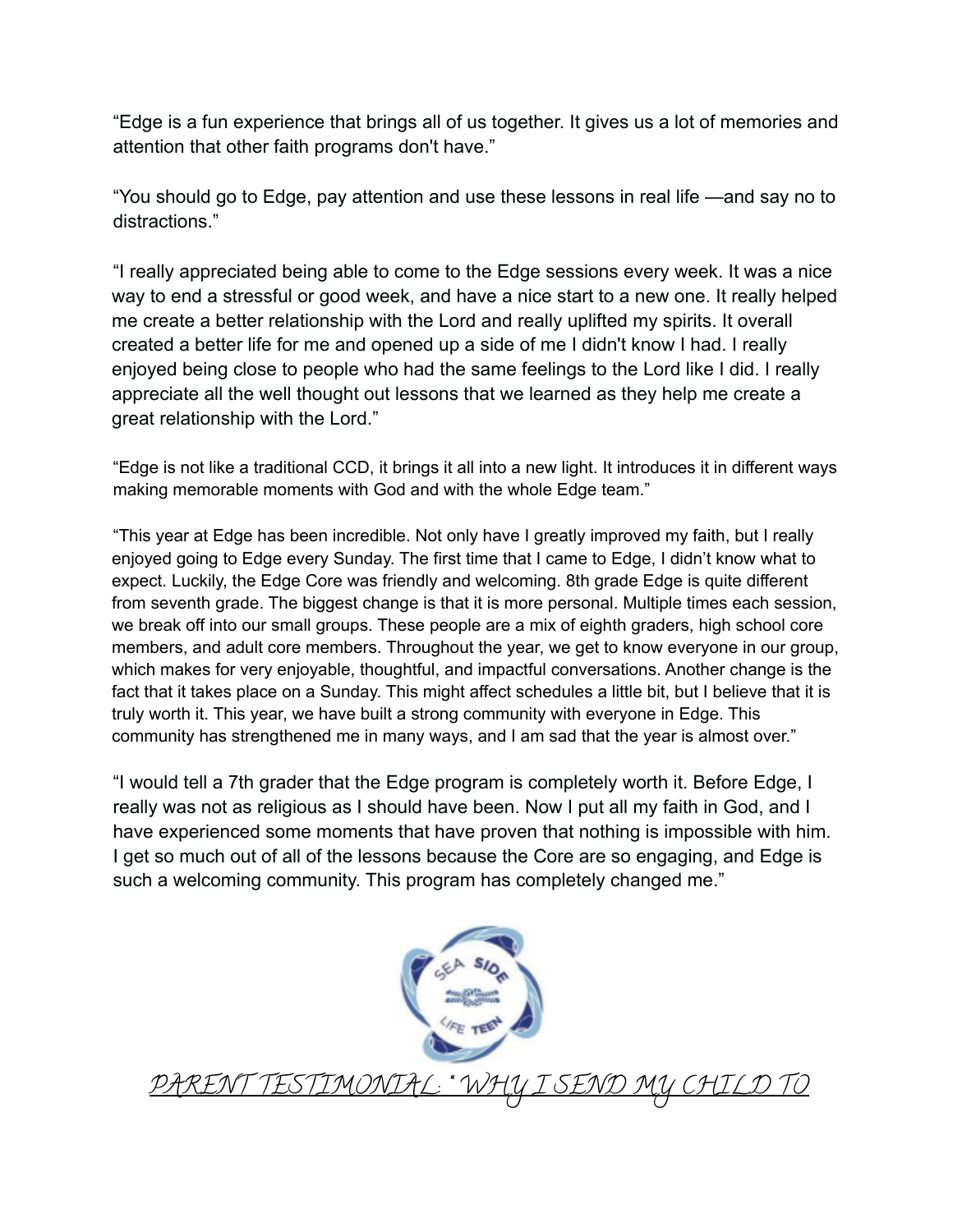## SEASIDE EDGE FOR 8TH GRADE FAITH FORMATION"

"Hi Parents! I am a regular Hingham mom with 3 regular teens. Like you, my husband and I want to provide our kids with the best opportunities for success and happiness in their future. We prioritize their education, give them opportunities for travel, sports and lots of extracurriculars. One area that I think many of us forget to prioritize is making sure that our kids know Jesus. We have sent them to CCD since they were in 1st grade and they have heard all of the traditional CCD stories, Edge is NOT that.

Edge is an opportunity for your teen to dig a little deeper and get a little more personal and be a little more thoughtful in their relationship with Jesus and their faith. It's a wonderful opportunity for them to meet other teens just like them who have chosen to make their faith an important part of their life.

I have seen personally the benefits of this in my 3 children! My kids have made great friends, and mentors here, and it's given their faith a foundation that I know they can rely on for the rest of their life. We all want to give our children the tools for success and happiness, Edge is an awesome opportunity to give them an "edge" in their spiritual development!"

*- Jenn Bastis* HERE'S MORE ABOUT WA GENERALLY SAY ABOUT SEASIDE EDGE FAITH FORMATION

"8th grade Edge was a very personal experience. I learned a lot about God while also being able to relate it to life."

"Edge feels more personal. It's not, "Oh, I have to go to Edge class." It's more like a community."

"Before Edge, I had no faith in God. Now I see Him in everything and everyone."

"I have been really enjoying the sessions. I find the words and ideas of the Edge Core team so inspiring and powerful."

"Since I started coming to Edge, I go to Adoration and Confession much more and I really enjoy time with God."

"Seeing how faithful my friends and everyone here is, it has inspired me to pray more and become closer to God."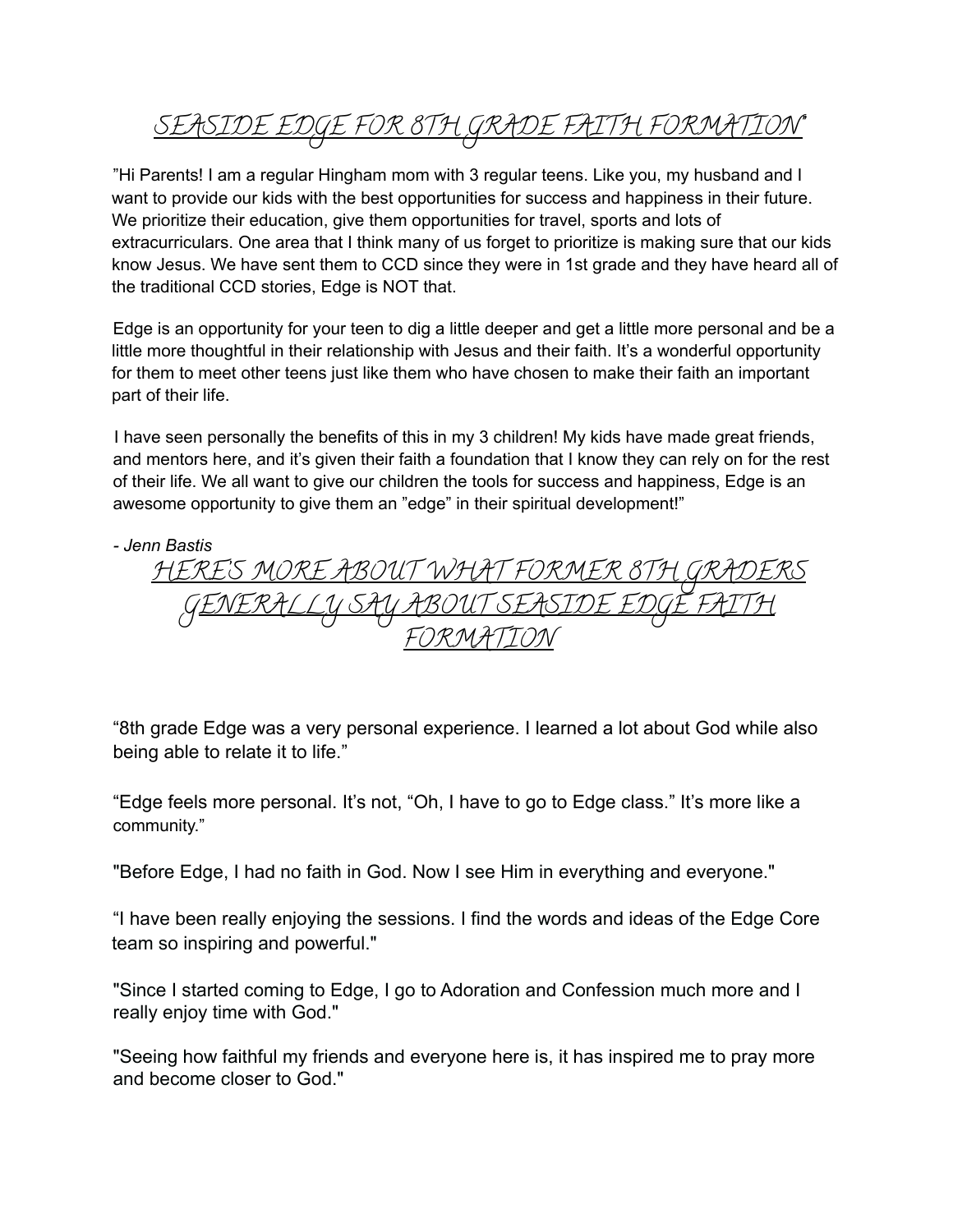"I realize how God fills that empty hole in your heart. My faith has grown so much."

"I learned the importance of praying daily. God can help with any challenges. I have learned so much about how God works in my life."

"My experience at Edge has been super uplifting. It has definitely built my relationship with God stronger."



**Life is Choices**: *To remind teens that they make hundreds of choices every day and that every choice has consequences.To help teens become better decision makers, and demonstrate that God's way and the way of the world are very different, and invite teens to choose to walk with God.*

**What's Holding You Back?** *To demonstrate that all paths are not equal and that there is such a thing as objective truth, and to help teens to recognize who and what is holding them back from living the incredible life God invites them to.*

**The Jesus Question:** *To teach teens that Jesus and his teachings are the answer to the problems we face in our lives and in the world, and to help them recognize the power and importance of having a personal relationship with Jesus.*

**The Prayer Process**: *To teach the teens how to pray, that it helps us discover God's will for our lives, and to encourage a daily routine of prayer.*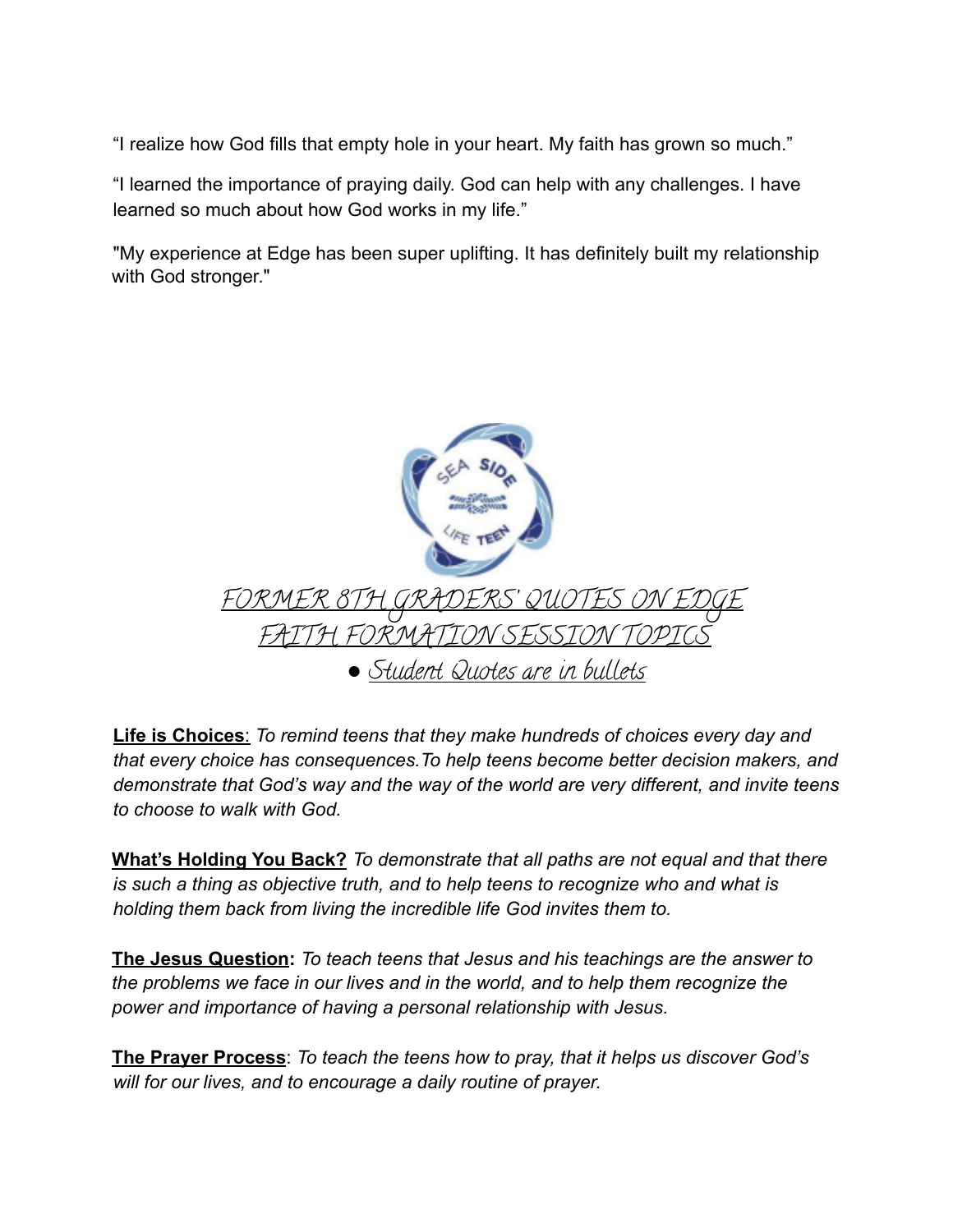- "Before I came to Edge, I didn't look at prayer the way I do now."
- "This program has taught me how to pray."
- "I now pray before meals and before bed."
- "I used to tell people I pray just to please them, but now I actually do it." "Tonight in prayer gave me time to slow down and reflect on my relationship with

my family and who I want to be with them."

**The Bible:** *To demonstrate that the Word of God is a practical and powerful source of inspiration and direction in our lives and to encourage teens to develop the habit of reading the Bible regularly.*

● "In the past, I just heard a bible reading, but I never really thought about it." ● "The part of the passage that stuck out to me was, "Do not worry". I shouldn't worry. I should put my trust in God and know that He will take care of me." ● "Since we started Edge, I have started praying and now reading the Bible a lot more."

**Relationships**: *To establish the purpose of relationships and that the most important relationship in our lives is with God, and demonstrate that developing healthy relationships is essential to the life God is calling us to live.*

- "The purpose of relationships is to help each other be our best selves and to get into heaven."
- "Be careful with relationships. Who you surround yourself with can affect your faith"
- "I can always turn to God and he is always there for me."
- "I'm definitely more connected than last year because I pray more. Having to talk to God is amazing and joyful."
- "The closer we are to God, the more we will want to stay with Him."

**The Eucharist:** *To establish that Jesus is truly present in the Eucharist and that it is an incredible gift to each of us through the Church. To teach teens how to enter into a eucharistic relationship with God, and explain the transformational power the Eucharist can have in their lives.*

- "I didn't know until now that Jesus is really present in the Eucharist. It's not just a symbol."
- "I realize that the longer you are away from the Eucharist, the more anxious you will feel."
- "The Miracle of Buenos Aires video helped me to understand that we are truly consuming the Body of Christ."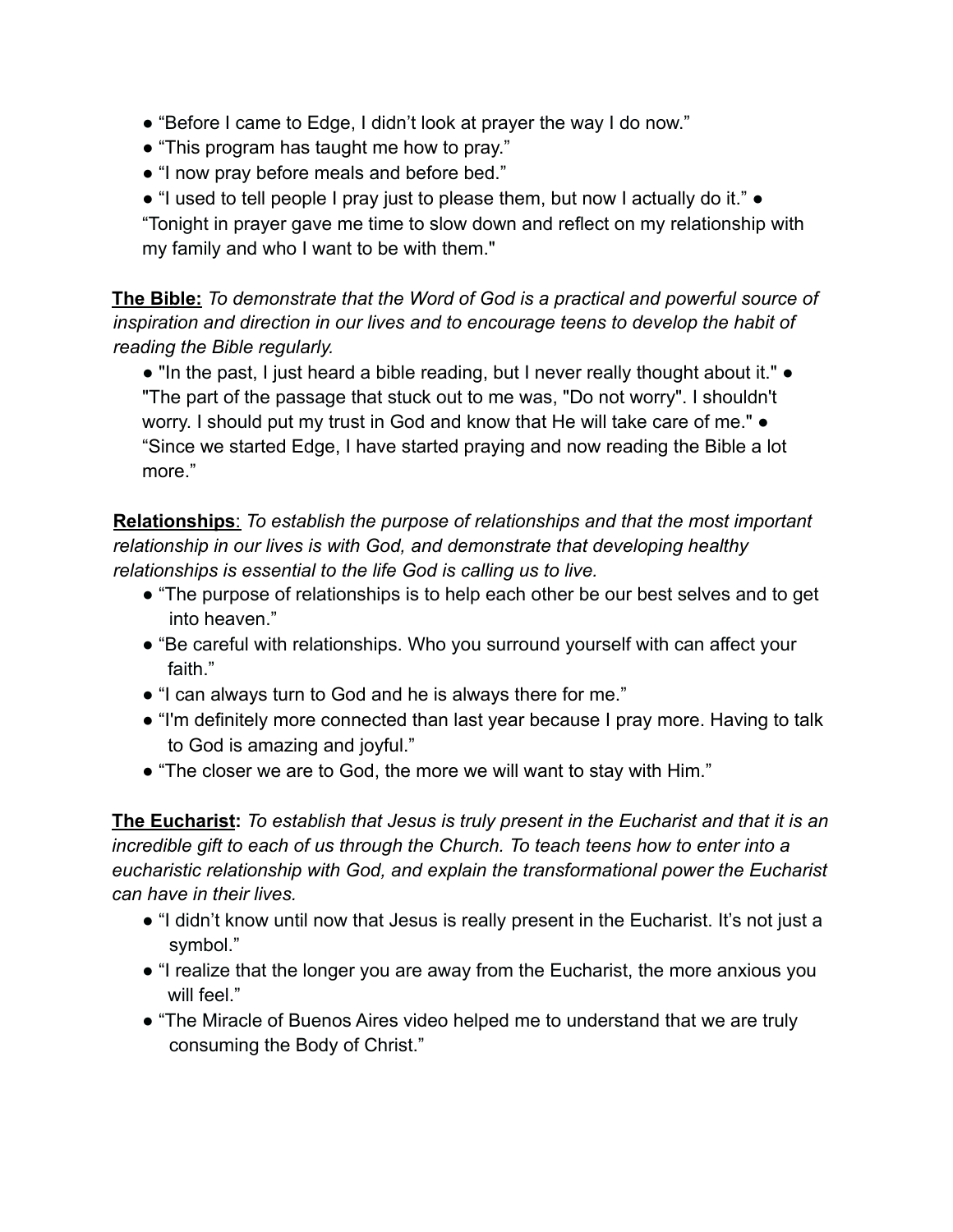**The Holy Spirit:** *To demonstrate the practical power of the gifts and fruits of the Holy Spirit, and to teach teens to allow the Holy Spirit to guide them in their decisions.* ● "I think the gifts of the Holy Spirit can help strengthen my relationship with God."

- "I will pray for the Holy Spirit's gift of Fortitude to help me push through challenges."
- "I think the gifts of the Holy Spirit can help me to be more forgiving of others."

**The Church:** *To teach teens that the Church is part of God's plan for humanity and to help recognize that the Church can play a powerful role in their lives, and that they play a unique and vital role in the mission of the Church.*

- "My favorite thing about being Catholic is the sense of community."
- "Be grateful for the opportunities we are given in our Church."
- "I see how Mass around the world brings community together."

**Made for Mission:** *To teach teens that God created them on purpose and for a purpose, and to help them discover the mission God is calling them to.*

- "We are all connected. I learned how one small change (action) can make a big difference."
- "Love your neighbor, and your neighbor isn't just the person who lives next-door to you."
- *●* The world becomes a mess when you don't follow God's plan for you, which is apparent in aspects of my own life."
- "God made me for a purpose."
- "I realize that the goal in this life is to help others and to try to get to heaven."

**Holiness is Possible:** *To help teens recognize that there is a connection between happiness and holiness, and to teach teens how to say yes to God and that their yes can make a huge difference.*

- *●* "Holiness is one small act."
- "God works in our lives every day."
- "Say yes to God and no to bad decisions."
- "I've learned how God is present in my life and how he always knows what's best for me."

## **Three "Special Sessions" (Parents encouraged to attend):** *To experience*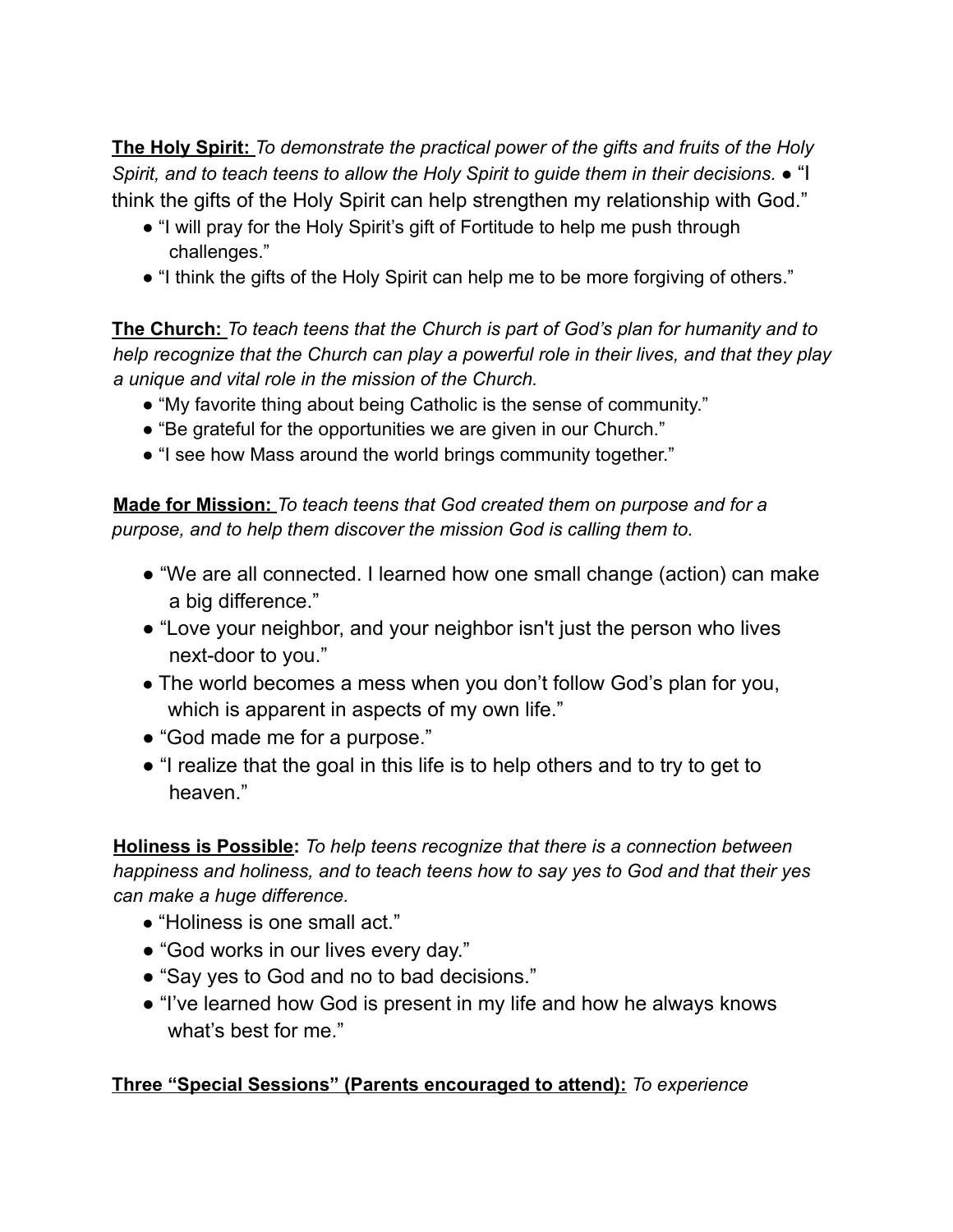*Eucharistic Adoration with Guided Meditations and the Sacrament of Reconciliation during Advent and Lent. To experience walking the Stations of the Cross with Jesus during Holy Week.*

- "After going to Confession, I felt a weight lifted off of my shoulders and much lighter."
- "I just love how relaxing Adoration was and how I got to reflect, and I want to go to Adoration this Thursday."
- "If I spent one hour at Adoration each week, I think I'd feel less stress and anxiety and more peace."
- "Even though going to Confession can be intimidating, it really feels amazing."
- "God can help me no matter how big the problem."
- "I felt like I grew most during confession."
- "I really loved the Stations of the Cross."
- "Jesus suffered and we can use our suffering to help others."
- "We carry small crosses every day and we can ask Jesus for help.

## **Additional Quotes Illustrating Practical Applications of their Deepening Faith**

- "I would be more confident in my decisions with the Holy Spirit." "I have never asked God about what I should do, but now, I will." • "I've learned to turn to God when I feel alone."
- "The Edge Core are amazing and very connected to God which makes me want to be more like that."
- "Since being at Edge, I have started praying more."
- "I fight with my siblings, so I went upstairs and prayed in my room to help me to understand one of my siblings more, and that gave me a lot of peace." • "I am turning to God now for help instead of handling it on my own." • "Praying now 10 minutes a day really helps with daily life."
- "I've learned to always involve God in your life decisions."
- "I should pray for the gift of counsel to help me break a bad habit and to improve in my life."
- "I am now appreciating having God to turn to in my everyday life."